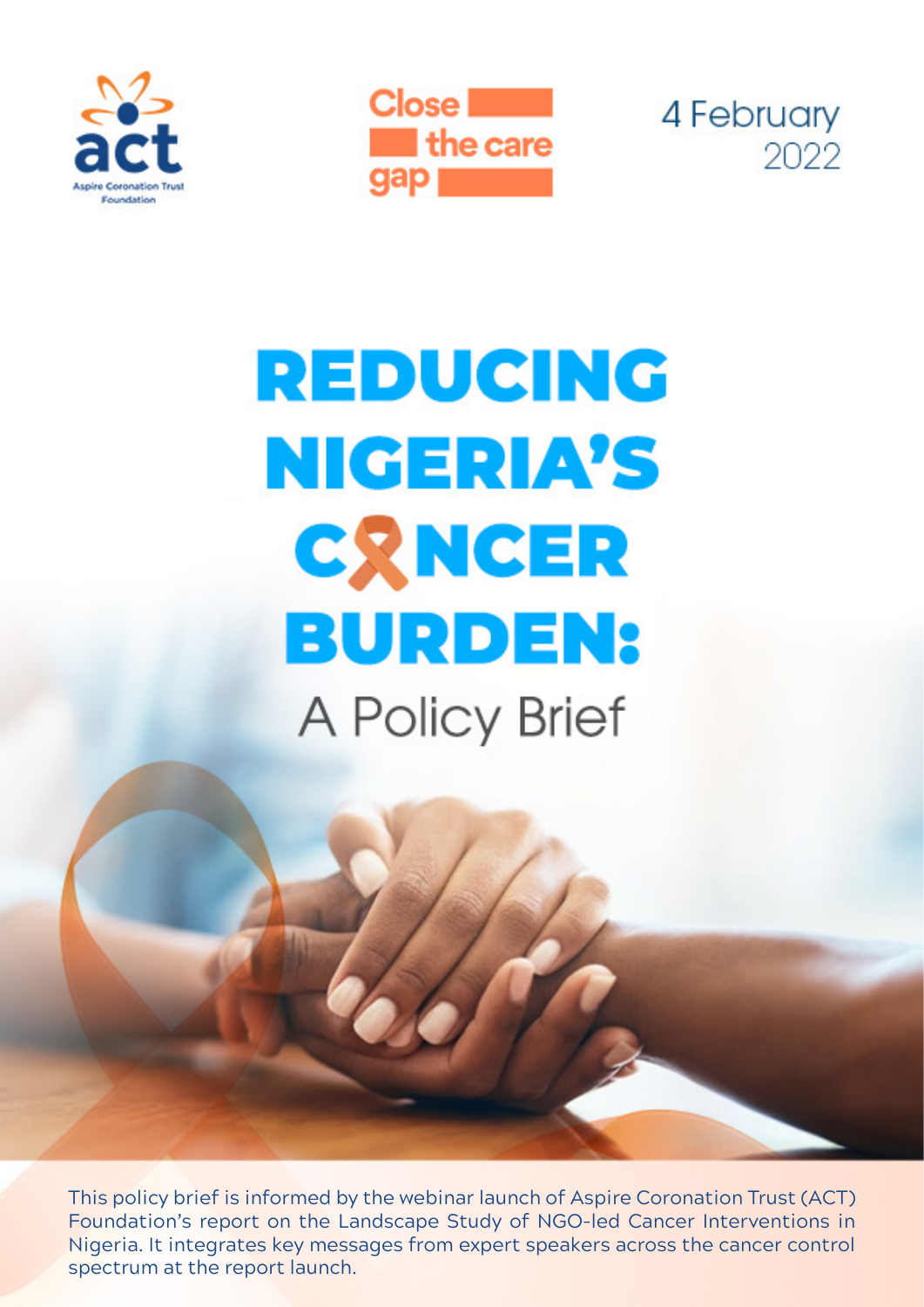## **Background**

For many people, cancer is seen as a death sentence. It becomes a crisis point in the lives of both the family members and the individual who has been diagnosed with cancer, representing a huge challenge on an emotional, financial, and physical level. Cancer accounts for about 1 in every 6 deaths worldwide – more than HIV/AIDS, tuberculosis and malaria combined1 . According to estimates from the World Health Organization (WHO) in 2019, cancer is the first or second leading cause of death before the age of 70 years in 112 of 183 countries<sup>2</sup>. The cancer burden is an increasing problem in Africa, with more than 1 million estimated new cancer cases in 20203. Global research estimates that by 2030 there will be a 70% increase in the number of cancer cases in Africa and this is due to population growth, aging, and lifestyle issues.<sup>4</sup> In Nigeria alone, an estimated 78,000 cancer deaths occurred in 2020 with nearly 125,000 new cases.<sup>3</sup> Figure 1 shows the top 5 cancer types for estimated cases in Nigeria for men and women combined. Breast cancer is the most commonly diagnosed cancer (22.7% of total cases), closely followed by prostate (12.3%), cervical (9.7%), colorectal (6%) and non-hodgkin lymphoma (5.9%) cancers.





The cancer burden in Nigeria is very high and presents colossal challenges across the spectrum. First and foremost is the prevalence of late presentation. Cancer care in Nigeria is largely characterised by late-stage presentation after first symptom and delayed diagnosis. Studies have shown that over 70% of patients present late at advanced stages III and IV.<sup>5</sup> Delayed presentation contributes to huge costs of treatment which amounts to the challenge of healthcare affordability. Unfortunately, the insufficient budgetary allocation in Nigeria to healthcare continues to affect capital expenditure and access to essential health services.<sup>6</sup> In 2018, it is estimated that over 75% of total health expenditures are covered by out-of-pocket payments in Nigeria.7 The inadequate capital budget on healthcare is unsurprisingly evidenced by the paucity of infrastructure for cancer care and control. There is a severe shortage of diagnostics, surgery, radiotherapy, and chemotherapy equipment integral to the management of cancer. While radiotherapy is a critical component of the curative management of many cancers worldwide, the International Atomic Energy Agency reports that the biggest gap between radiotherapy availability and need is in Nigeria.<sup>8</sup> Furthermore, the limited number of specialists poses a serious barrier to cancer care and control. Poor outcomes persist as there are less than 100 radiation consultants and clinical oncologists in Nigeria.9

While the intricacies of the growing cancer problem in Nigeria are overwhelming, Non-Governmental Organizations (NGOs) are nonetheless spearheading interventions around the prevention and early detection components of control. They are the champions of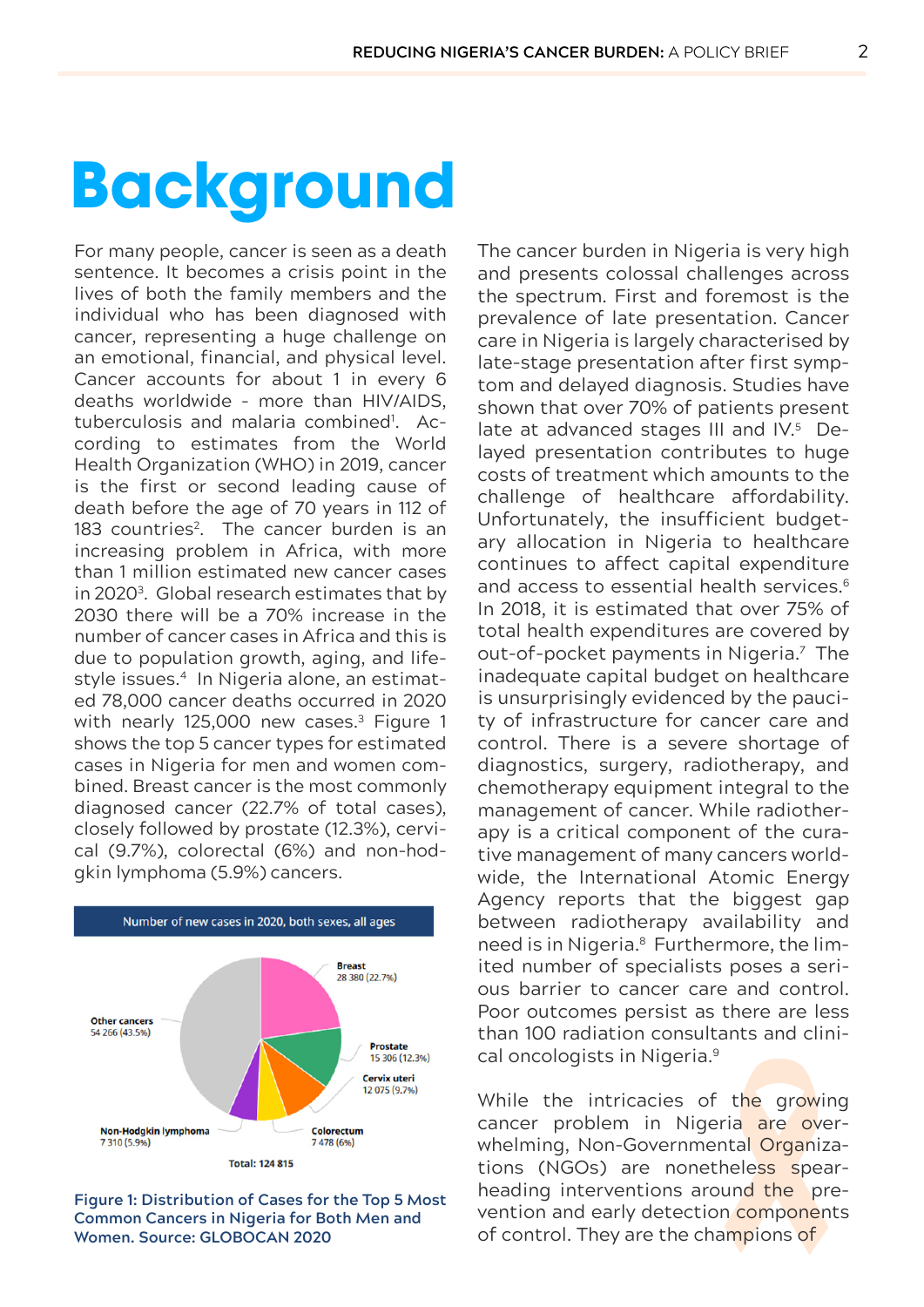increased awareness and drivers of mass screening services across the country. Their commitment and consistency hold the power to greater breakthrough when armed with the combined forces and resources of public and private sectors. In a bid to advocate for greater collective support for NGOs at the frontline of combating the cancer crisis, Aspire Coronation Trust (ACT) Foundation conducted a landscape study**<sup>i</sup>** to understand: the challenges that they face, the barriers they have to overcome, and the critical gaps/needs that require resources. The research findings reported interwoven challenges across several issues: logistics, culture, health facilities barriers, system-level barriers, and the limitations of financial and human resources. In addition, this landscape analysis of cancer NGOs further reveals the need for multisectoral and multidisciplinary action to strategically address the complexities of the cancer problem in Nigeria.

It is within this context that ACT Foundation held a webinar to launch the report of its study on the Landscape of NGO-led Cancer Interventions in Nigeria and provide a platform for policy discussions and recommendations on transforming the cancer landscape in the country. The webinar themed, *'Opportunities for Multistakeholder Approach to Cancer Control in Nigeria'*, took place online on the 11th of November 2021. The event convened distinguished stakeholders and thought leaders in public health and cancer control. Ms. Osayi Alile, CEO, ACT Foundation, opened the event, and immediately, the urgency and importance of the ensuing discussions became clear.

Increased commitments and partnerships that extend beyond sectors are needed to significantly reduce Nigeria's cancer burden. The keynote address was delivered by Mrs. Clare Omatseye, Managing Director, JNC International and President, West Africa Healthcare Federation. In her presentation, Mrs. Omatseye highlighted the importance of strategic collaborations in changing Nigeria's cancer challenges into opportunities for better health outcomes. Considering the challenges around late presentation, infrastructure, cost of healthcare, and the limited number of specialists, she called for transformational thinking that will enable continuous innovation and sustain change. She concluded with a deep dive into innovative examples of supply-side financing models (featured in the policy recommendation section) that can be adopted to fund and transform the landscape for oncology management and care.

The webinar also featured a plenary session moderated by Mrs. Ndifreke Okwuegbunam, Director, Programs and Grants, ACT Foundation, with panelists including Dr. Ifeanyi Nsofor, Senior Vice President for Africa, Human Health Education and Research Foundation (HHERF); Dr. Adamu Al-hassan Umar, President/CEO, Nigerian Cancer Society and Dr. Amaka Lasebikan, President, Association of Radiation and Clinical Oncologist of Nigeria (ARCON). In attendance were over 80 participants drawn from civil society organizations, healthcare, private sector, academia, philanthropy, cancer survivors, and representatives from government agencies.

The panellists discussed issues surrounding the Nigeria cancer burden: prevention, vaccination, National Cancer Control Plan (2018 - 2022), cancer control financing, and health systems strengthening. The consensus is that while we

i. The Landscape Study of NGO-led Cancer Interventions in Nigeria is available at: [https://actrustfoundation.org/html\\_main/ima](https://actrustfoundation.org/html_main/images/portfolio/pdf/Landscape_Study.pdf) ges/portfolio/pdf/Landscape\_Study.pdf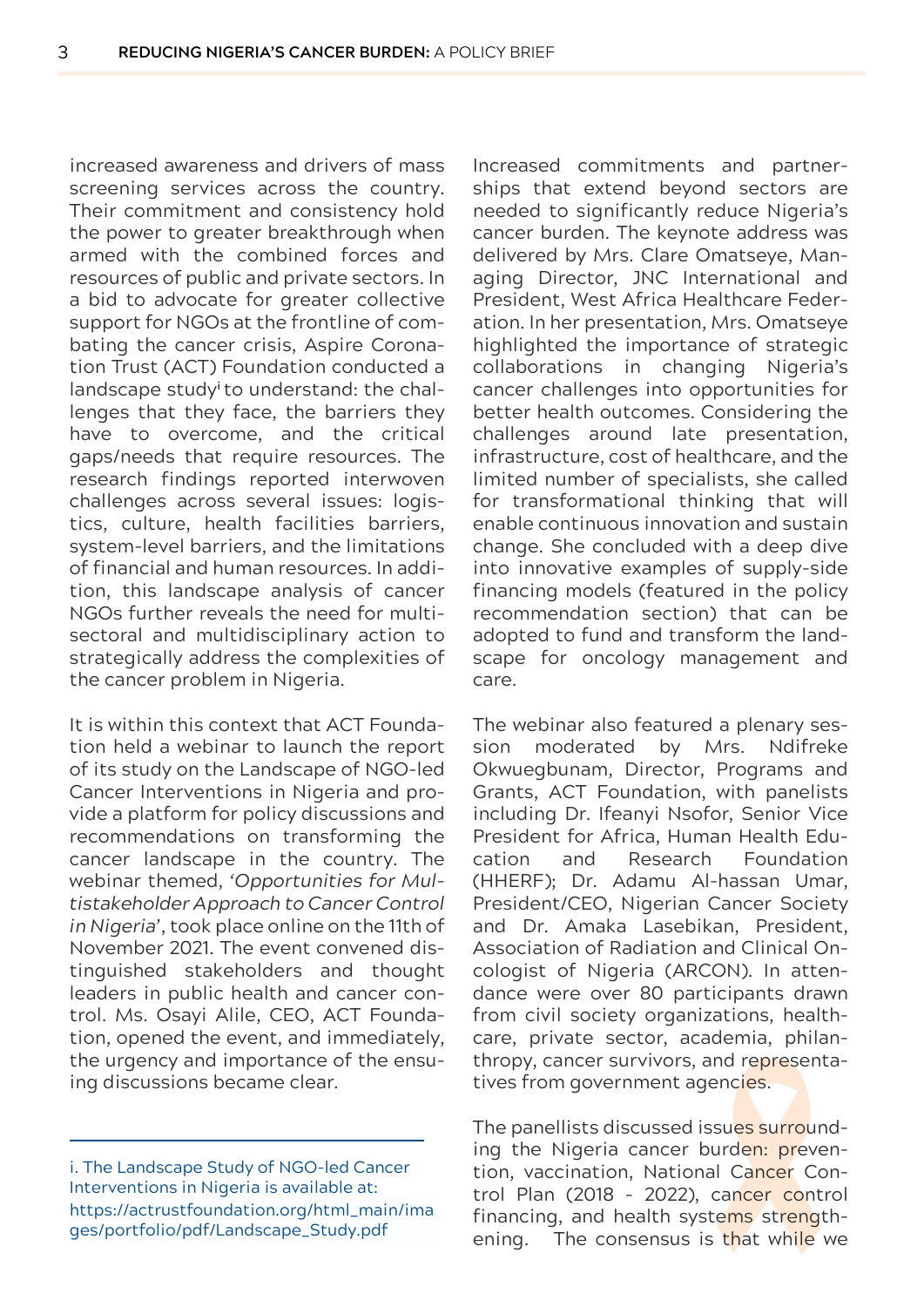made progress in addressing the cancer crisis in the country, a lot more work is required to greatly reduce the burden of the disease. One of the major highlights of the discourse is the matter of leveraging the existing resources and platforms necessitated by COVID-19 to tackle cancer with the urgency and priority it deserves.

## **Policy Recommendations**

Multistakeholder collaborations and partnerships amongst government, private, and social sector players have the potential power to break down the barriers that exist across the care continuum and change the trajectory of cancer in the country. Thus, this section presents recommendations for the government, private sector, and civil society on how to close the care gap.

### Government

#### � Coordinate population-based screening programmes.

The Government should plan, design, and implement population-based screening programmes for the types of cancer amenable to early detection. The National Cancer Control Plan (NCCP) identified for screening, four eligible cancers that are of public health importance: breast, cervical, prostate & colorectal cancers. The screening programmes should be based on clear evidence of effectiveness and anchored by a robust monitoring and evaluation system of implementation.

#### � Leverage the machinery of COVID-19 management to boost cancer prevention efforts.

The COVD-19 pandemic has accelerated

new norms and trends in healthcare as individuals and institutions fight to contain the spread of infections. New levels of acceptance and the practice of self-care emerged as communities adopted preventive measures against COVID-19. Also, the COVID-19 response necessitated an expanded health surveillance system that incorporated mobile technologies. The Government should harness the momentum of the public spirit and measures taken against COVID-19 to consolidate cancer control efforts. This approach holds significant opportunities for integration into longer-term trends towards mass awareness of cancer, increased self-care, population-based screening and vaccination uptake, digital health, and telemedicine.

#### � **Promote and increase cancer awareness through mainstream and new media.**

The impact of strategic communication on cancer at the federal, state, and local levels to promote widespread awareness cannot be overemphasized. Increased self-care, help-seeking, early presentation, early detection, reduced stigma, general health promotion, risk reduction of other significant chronic diseases to mention but a few, constitute the long-term benefits of nationwide cancer awareness campaigns. Nigeria's cancer burden must be given the attention it deserves on mainstream and social media. The government should initiate and sustain targeted informal education campaigns to build knowledge on the priority cancers, warning signs and symptoms, risk factors, and healthy lifestyle habits. Furthermore, for effective communication, messaging should be based on evidence and localized to context.

#### Provide nationwide health insurance package to cover cancer screening.

While the multistakeholder-led provision of a cancer treatment fund is highly com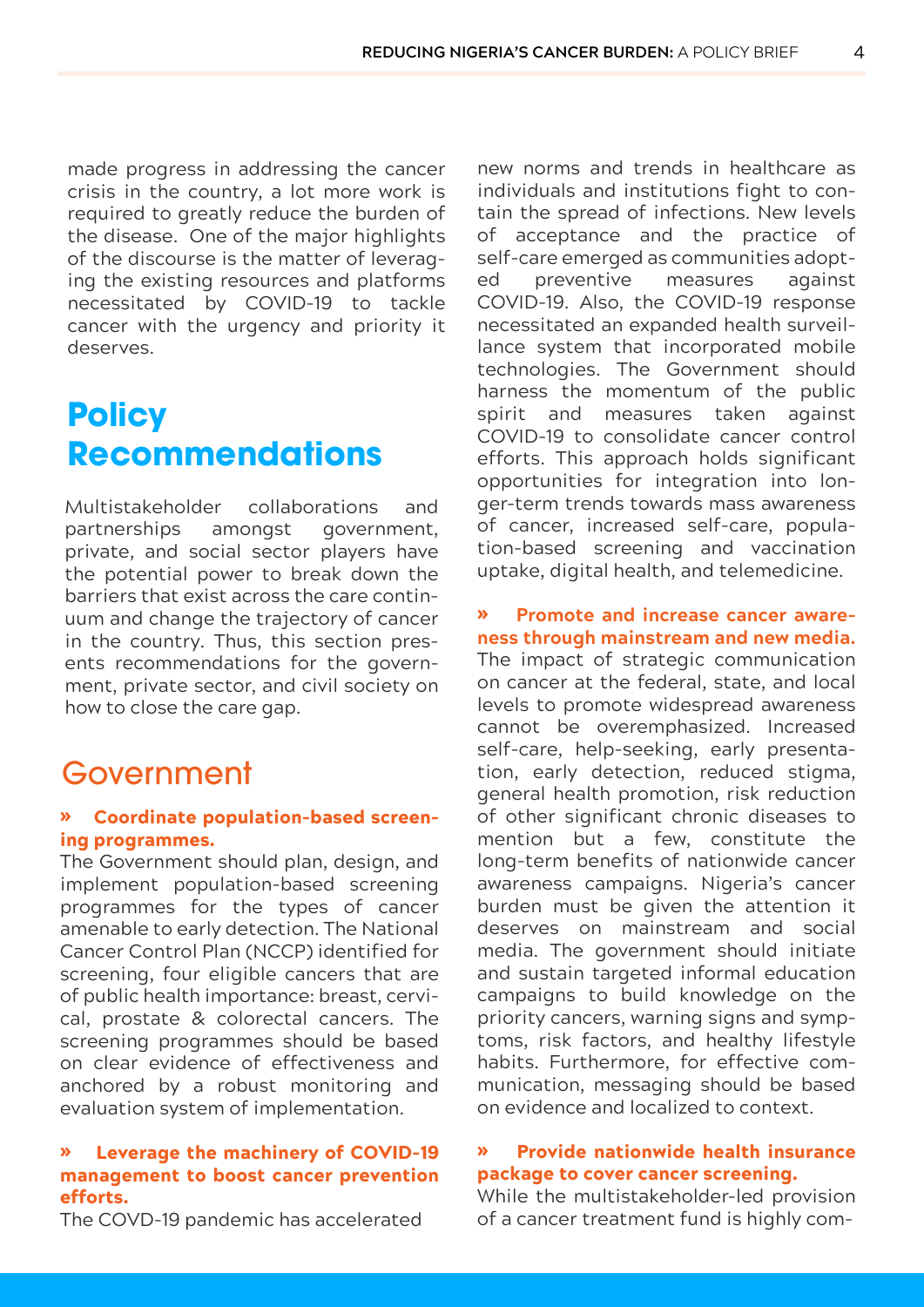mendable, access to health services is critical and represents a foundational investment in saving lives. Cancer presents tremendous financial, emotional, and economic burden and urgently requires a national health insurance package to cover, at the least, cancer screening. Individuals with little or no financial risk protection are significantly less likely to utilize cancer screening services as the cost can be prohibitive. Reduced incidence and mortality, enhanced health-seeking, and improved health outcomes are some of the substantial benefits of insurance coverage for cancer screening. In alignment with the principles of Universal Health Coverage (UHC), the government at all levels must take the bold step and extend cancer screening insurance package to the populace.

#### **Prioritize HPV vaccination of adoles**cent girls against cervical cancer.

HPV vaccination as a primary, evidence-based prevention of cervical cancer, offers the most effective long-term intervention of reducing the risk of incidence and mortality. The Nigeria government must heed the global call to action on eliminating cervical cancer and show the political will to provide adolescent girls with vaccination against the human papillomavirus (HPV). A demonstrated commitment to addressing the high burden of cervical cancer by our political actors will attract the required multisectoral collaboration and investments from local and international partners needed to implement large-scale vaccination programmes across the country. Furthermore, the government should leverage the experiences and structures of NGOs–trusted community voices, for strategic communication to tackle cultural, or societal barriers that may affect acceptance and uptake of the vaccine.

#### � Establish evidence-based cancer survivorship care programmes.

Cancer treatment can have life-altering effects, including physical, psychosocial, social, and financial, on patients and their families. The government should set up evidence-based survivorship care programmes that can empower patients to realise their best possible health outcomes and support their assimilation back into society and the workforce. The role of survivors in the continuum of cancer care can have a significant impact in advancing the future of prevention and control. With comprehensive support from the government, cancer survivors can serve as advocates for community education and addressing the problem of stigmatization. Their voices are a powerful tool in advocating for improvements in policy, practice, patient-centred care, and in empowering others to share their stories.

#### � Establish a reporting system for the National Cancer Control Plan.

The National Cancer Control Program of the Federal Ministry of Health provides leadership and direction to the continuum of care, with oversight on the implementation of the control plan. Therefore, the role of the NCCP must be strengthened to enable and assure significant reduction in Nigeria's cancer burden and ensure that the priority areas are aligned with desired outcomes. Periodic reviews through a consultation process with stakeholders and key interest groups are fundamental to strengthening governance and accountability.

#### � Design knowledge transfer programmes to build the capacity of healthcare professionals.

The implementation of the cancer control policy requires adequate and highly trained health and social care professionals.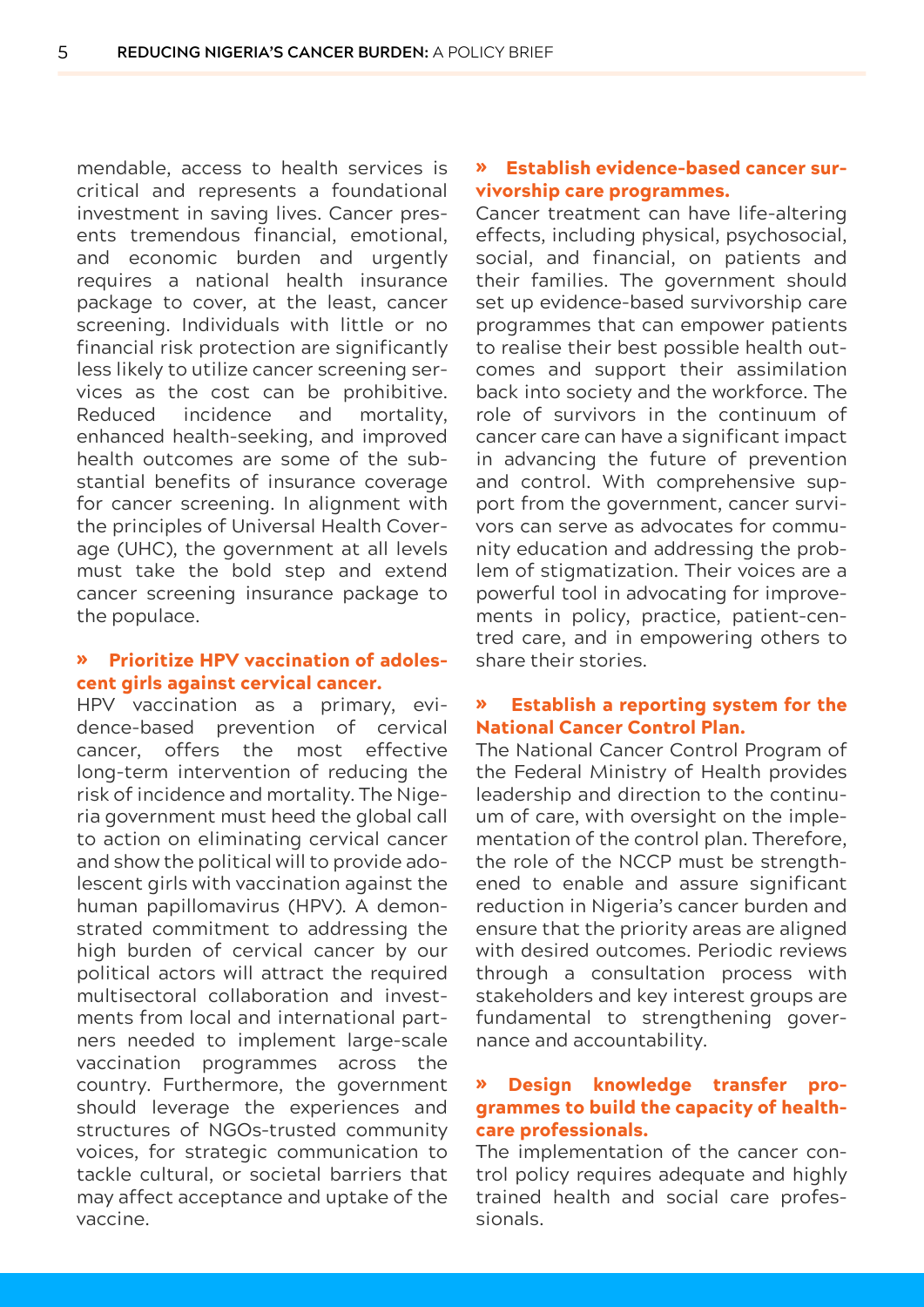Strategic investments for the training and retention of healthcare professionals that work across cancer services are thus critical in addressing the current workforce deficits. Through global and adaptable partnerships, the government should develop specialized oncology diploma courses at the tertiary level, establish fellowship programmes for oncology professionals, and provide certified subspecialty training for general practitioners. Furthermore, regular training should be prioritized for primary healthcare workers to highly improve the index of suspicion.

#### � Increase investments in infrastructure, technology, and the cancer registry system.

A comprehensive oncology care management will require substantial and sustainable investments in infrastructure, technology, and the cancer registry system. The government should commit to critical investments in cancer facilities and equipment (diagnostics, radiotherapy treatment centres, etc.) as well as the appropriate technology. The national cancer registry system plays an important role in cancer control thus, the government should secure a pipeline of sustainable funding to ensure high functionality of the available registries.

#### � Initiate sustainable supply-side financing models to achieve cancer control targets.

Large-scale mobilization of sustainable financial resources is critical to the implementation of the cancer policy. The private sector's unprecedented role in response to COVID-19 revealed that the cancer control financing challenges can be considerably mitigated if Nigeria's urgent cancer burden is given commensurate attention as COVID-19. The government must utilize its convening power to forge multistakeholder collaborations between the private sectors, and secure the financial resources needed to achieve the cancer control targets. Recommended initiatives for supply-side financing include:

**- Domestic Resource Mobilization for a cancer care developmental fund:** High Net worth Individuals; private companies should be encouraged to devote a portion of their CSR funds to the cancer fund.

- **Domestic Resource Mobilization via Luxury (SIN) Taxes to a Catastrophic Health Fund (CHF).**

- **Telco's, FGN & FIRS** E.g.: 1% of every phone top-up is set aside for Cancer/healthcare
- **Smoking Tax** 5% is dedicated to cancer management & care
- **Alcohol and Sugary drinks Consumption Tax -** 1% consumption tax to healthcare (35% to cancer management & care)

- **Banking Management Fee -** 1% to a Catastrophic Health Fund, with 50% used for Cancer Prevention & Treatment

## Private Sector

#### � Establish a private sector-led partnership fund to support cancer control projects.

The Private Sector Coalition against COVID-19 (CACOVID) played a significant role in the fight against the COVID-19 pandemic, mobilizing crucial resources towards supporting the government's response to the crisis. This approach can be adopted to combat Nigeria's cancer crisis. The private sector should come together and pursue a common vision to reduce the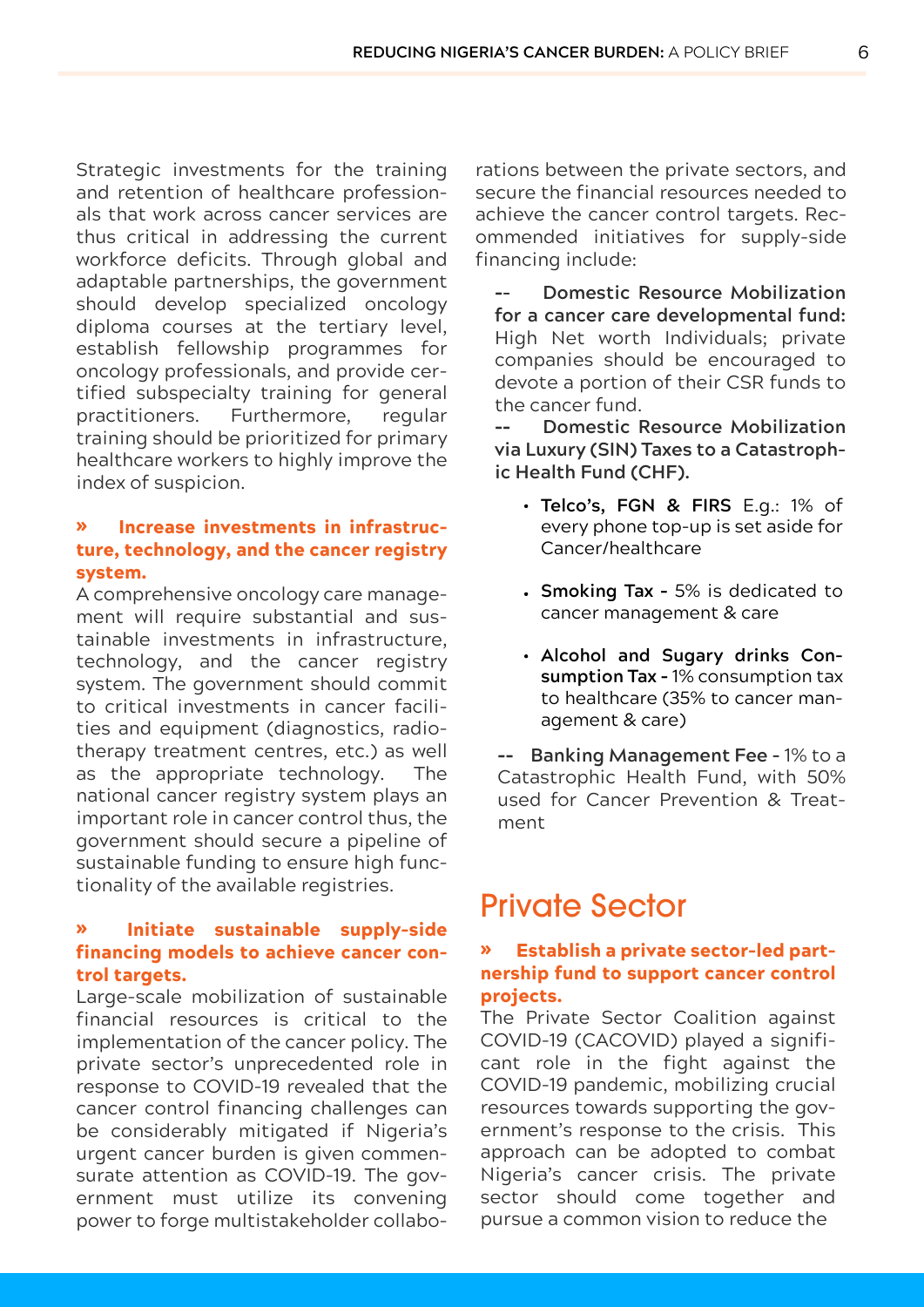country's cancer burden. A partnership fund should be forged to finance capital-intensive cancer control projects.

#### � Increase support and collaboration with NGOs.

The private sector can play a more prominent role in supporting NGOs at the front line of combating the cancer crisis in Nigeria. Private sector organizations should encourage NGO-led cancer intervention programmes (awareness and advocacy, screening, etc.) with funding, technical, and operational support. NGOs are often constrained by resources and increased collaboration from private sector players will further increase corporate participation in cancer control programmes.

#### � Promote cancer prevention and screening in the workplace.

The private sector has a tremendous opportunity to promote healthy behaviours, including cancer prevention and cancer screening, in the workplace. Employers should provide health insurance coverage for the recommended screenings with supportive policies to encourage uptake.

Furthermore, cancer prevention activities such as physical activity should be incorporated into workplace culture and wellness.

## Civil Society

#### � Intensify joint action for high-level advocacy.

Civil Society Organizations (CSOs) play an incredibly important role in facilitating action towards a significant reduction in Nigeria's cancer burden. Cancer-based NGOs, coalitions, and interest groups should come together

in decision-making forums to uphold and support the implementation of commitments required to improve health outcomes across the continuum of care. Through strategic joint efforts, civil society is better positioned to maximize its voice and impact in demanding greater action and accountability.

#### � Increase collaboration with other CSOs.

As the major drivers of cancer prevention programmes (community education and free screening) in both urban and rural communities, new and strategic collaborations between CSOs have the potential for greater impact. CSOs should increase their collaborative capacity; share resources, exchange information, and consolidate strengths to amplify their cancer control efforts. Strategic collaboration within CSOs will increase the visibility of cancer awareness programmes, prevent duplication of services, spur innovation and attract new and enhanced forms of support.

#### � Invest and contribute to open knowledge.

NGOs collect vast amounts of potentially rich data and have extensive experience implementing cancer intervention programmes across communities. An open platform to exchange data and experiences on cancer control programmes can attract greater attention to their cancer control efforts increase knowledge of effective strategies, expand access to critical information, and strengthen sector collaboration. Civil society should invest in creating an open knowledge platform and contribute to sharing relevant data, stories, and lessons.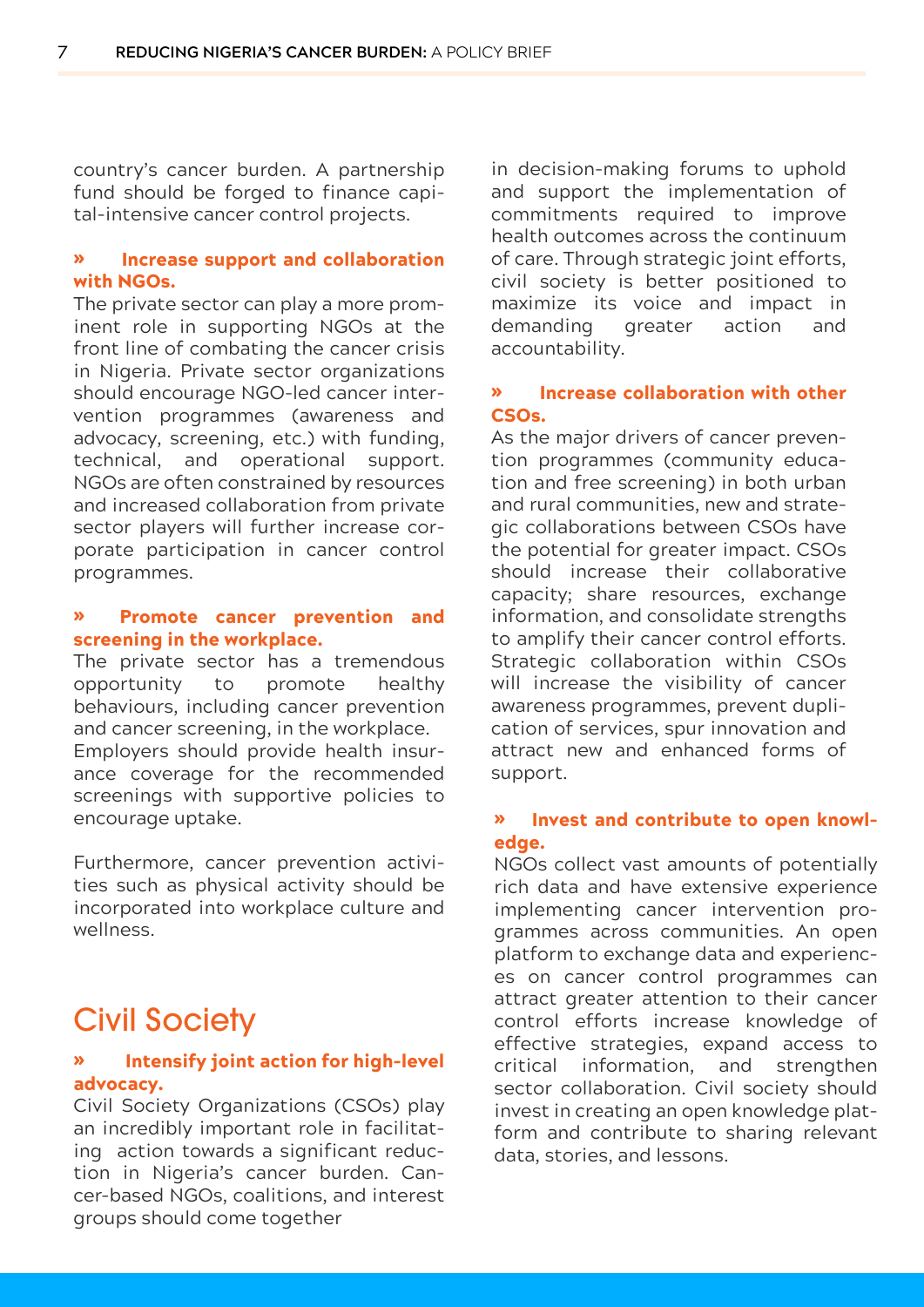### **Conclusion**

Nigeria's cancer crisis deserves a response that is driven by science, data, and public health. The government cannot solve this crisis alone. Full implementation of the cancer control plan will require sustained, coordinated, and complementary efforts of the populace, the private sector, healthcare providers, academia, development partners, professional associations, multilateral and bilateral entities, donors, and civil society.

Cross-sectoral partnerships can facilitate the large-scale mobilization of resources urgently required for the effective implementation of nationwide cancer control programmes. Furthermore, a country-led multistakeholder collaboration can attract expertise from the international community and facilitate the building of local expertise. Ultimately, this approach will produce innovation, sustainability, and accountability – critical ingredients in tackling the intricate nature of the cancer burden in Nigeria.

The National Cancer Control Plan provides a shared vision on which to build collaborative partnerships to significantly reduce the burden of the disease. Now more than ever, multistakeholder collaboration is crucial to consolidate cancer control efforts, record and accelerate progress towards the 2025 World Cancer Declaration.

This policy brief was prepared by Victoria Oletu, Research Associate, ACT Foundation. Kindly direct enquiries to research@actrustfoundation.org.

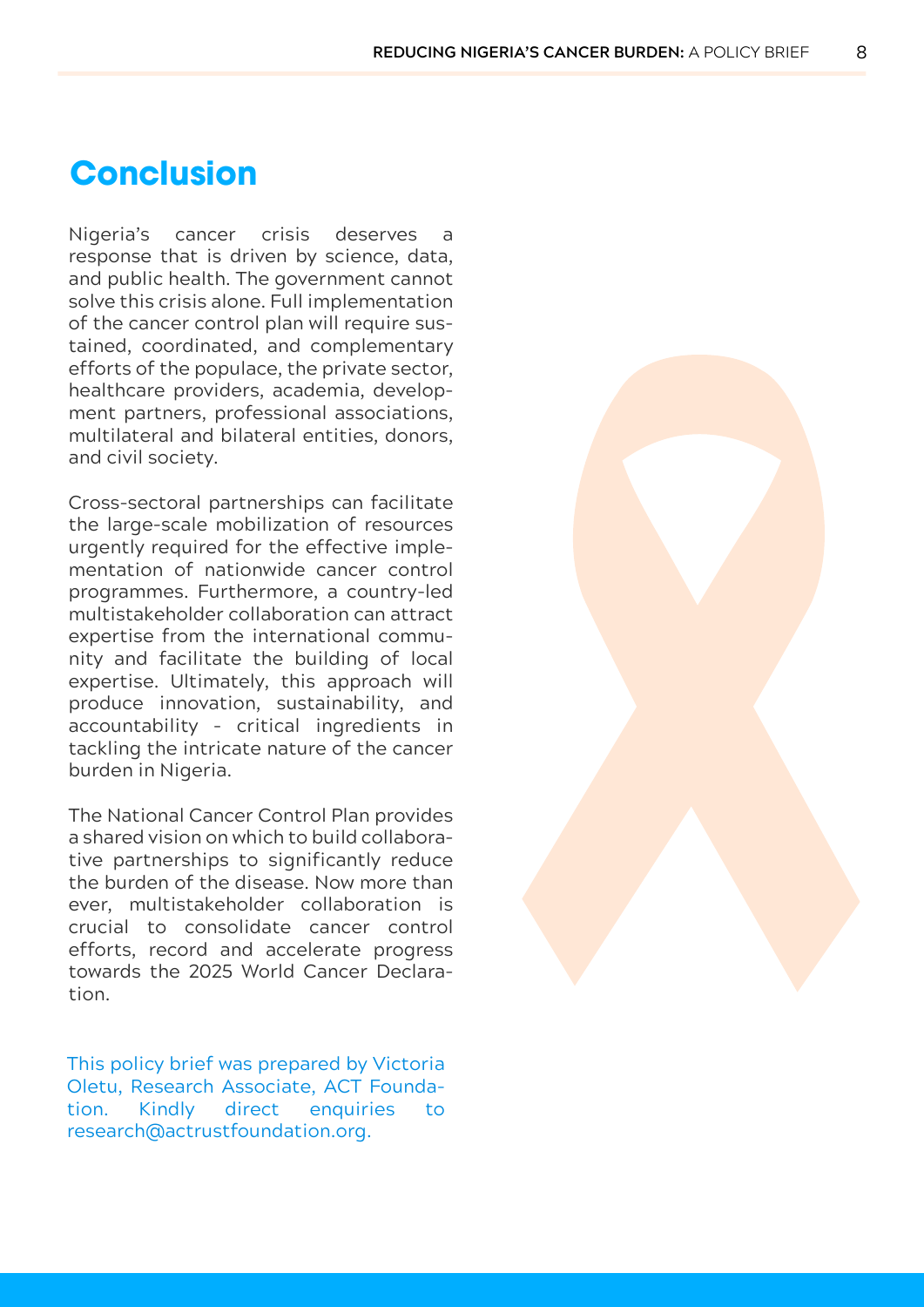## **Endnotes**

 1 American Cancer Society. Global Cancer Facts & Figures. 4th Ed. Atlanta: American Cancer Society, 2018. p.1

 2 H. Sung, J. Ferlay, R.L. Siegel, M. Laversanne, I. Soerjomataram, A. Jemal, & F. Bray. Global cancer statistics 2020: GLOBOCAN estimates of incidence and mortality worldwide for 36 cancers in 185 countries. CA Cancer J Clin, 2021, 71(3), p.209. [Online] Available from: https://doi.org/10.3322/caac.21660 [Accessed 11 Jan 2022].

3 J. Ferlay, M. Ervik, F. Lam, M. Colombet et al. Global Cancer Observatory: Cancer Today. Lyon, France: International Agency for Research on Cancer, 2020. [Online] Available from: https://gco.iarc.fr/today [Accessed 11 Jan 2022].

4 D.M. Parkin, J. Ferlay, A. Jemal, M. Borok, S.S. Manraj, G.G. N'da, J.O. Ogunbiyi, B. Liu, & F. Bray, editors (2018). Cancer in Sub-Saharan Africa, vol. XII. IARC Scientific Publications, No. 167, Lyon, IARC, p.1

 5 A. Fapohunda, A. Fakolade, J. Omiye, O. Afolaranmi, O. Arowojolu, T. Oyebamiji, C. Nwogu, A. Olawaiye, & J. Mutiu. Cancer presentation patterns in Lagos, Nigeria: Experience from a private cancer center. Journal of public health in Africa, 11(2), p.102. [Online] Available from https://doi.org/10.4081/ jphia.2020.1138 [Accessed Jan 20 2022]

6 Y.A. Adebisi, J.O. Umah, C.O. Omotayo, A.J. Alaran, A.B. Sina-Odunsi, & D.E. Lucero-Prisno III. Assessment of Health Budgetary Allocation and Expenditure toward Achieving Universal Health Coverage in Nigeria. International Journal of Health Sciences, 6(2), p.3. [Online] Available from https://www.researchgate.net/publication/343381951\_Assessment\_of\_Health\_Budgetary\_Allocation\_an d\_Expenditure\_Toward\_Achieving\_Universal\_Health\_Coverage\_in\_Nigeria [Accessed Jan 25 2022]

7 World Health Organization. Global Health Expenditure Database. Out-of-pocket spending percentage, [no date]. [Online] Available from: https://apps.who.int/nha/database/country\_profile/Index/en [accessed Jan 11 2022].

8 J. Leng, A.I. Ntekim, A. Ibraheem, C.P. Anakwenze, D.W. Golden, & O.I. Olopade. Infrastructural Challenges Lead to Delay of Curative Radiotherapy in Nigeria. JCO global oncology, 2020, 6, p.269. [Online] Available from https://doi.org/10.1200/JGO.19.00286 [Accessed 11 Jan 2022].

9 N. Tumba, S.A. Adewuyi, K. Eguzo, A. Adenipekun & R. Oyesegun. Radiotherapy waiting time in Northern Nigeria: experience from a resource-limited setting. ecancermedicalscience, 2020, 1097(14), p.8. [Online] Available from https://doi.org/10.3332/ecancer.2020.1097 [Accessed 11 Jan 2022].